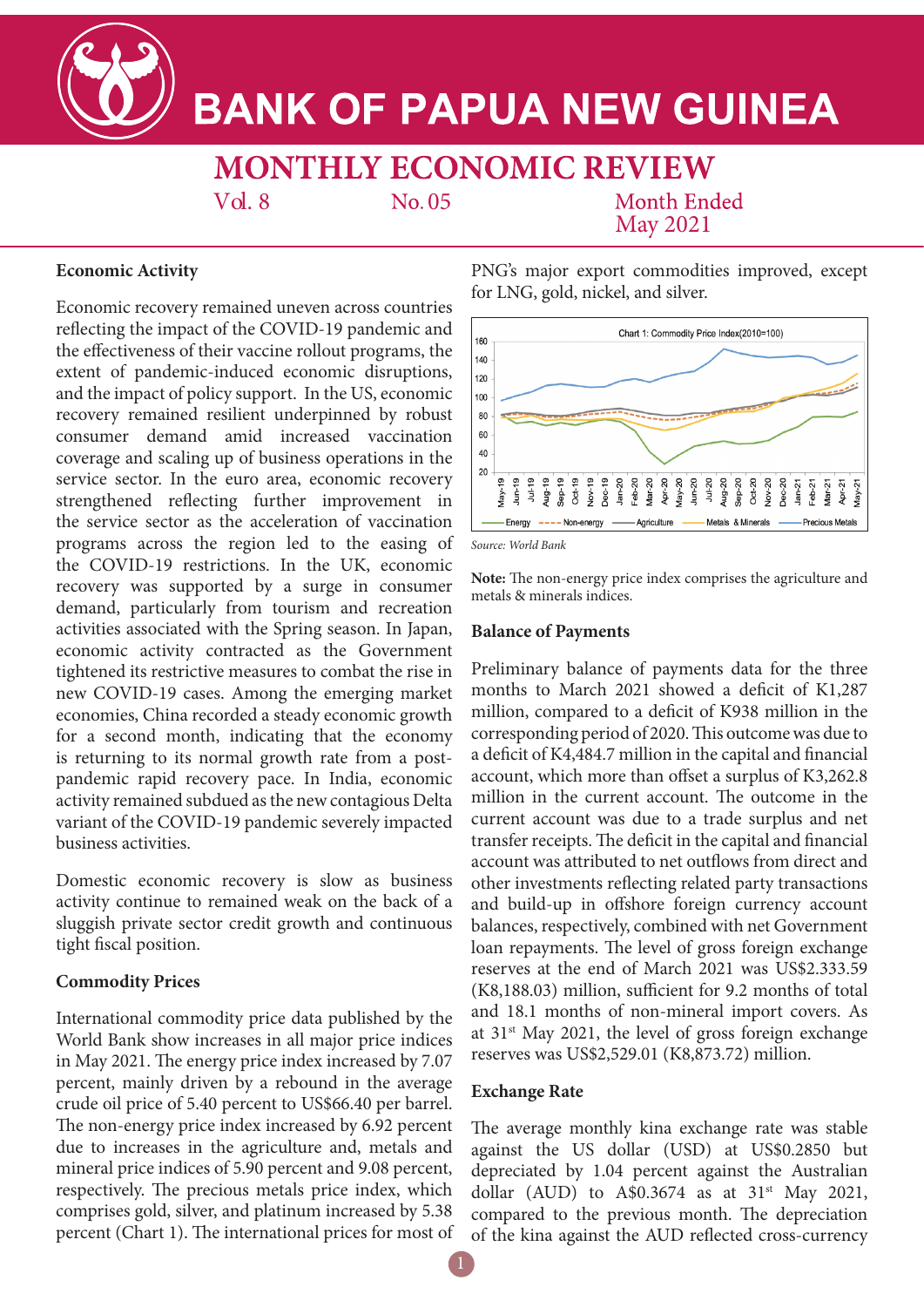movements as the AUD appreciated against the USD, resulting from an improvement in Australia's export sector. On a monthly basis, the average trade weighted index (TWI) decreased by 0.91 percent to 26.60, compared to the previous month, and was driven by the depreciation of kina against the AUD (Chart 1). With the stability in kina against the USD, the influence on the TWI was mainly from the movements in the AUD.



#### **Inflation**

Annual headline Retail Price Index (RPI) to May 2021 increased by 0.5 percent, driven by increases in the 'Transport', 'Housing', 'Food and non-alcoholic beverages' and 'Miscellaneous' expenditure groups. The increase in international crude oil prices have led to a significant increase in domestic fuel prices resulting in an increase in the 'Transport' expenditure group. An increase in the price of kerosene contributed to the increase in the 'cooking' sub-group, which consequently led to the increase in the 'Housing' expenditure group. The increase in the 'Food and non-alcoholic beverages' expenditure group reflected increases in all sub-groups, which more than offset a decline in the 'Fruits and vegetables' sub-group. The RPI ex-seasonal increased by 2.4 percent and RPI exseasonal and fuel increased by 0.8 percent. (Chart 3). Quarterly and monthly headline RPI increased by 1.1 percent and 0.5 percent, respectively.



**Domestic Interest Rates & Monetary Aggregates**

Over the year to week-ending 28<sup>th</sup> May 2021, the Central Bank Bill (CBB) rates for the 28-day and 63-day terms were unchanged at 1.33 percent and 2.03 percent, respectively. The CBB auctions over the period under review were mostly undersubscribed. For Treasury Bill (T-bill) rates, the 364-day term was unchanged at 7.20 percent. Similarly, most of the T-bill auctions were undersubscribed. The other term structures of both CBBs and T-bills that are not reported were either not offered or offered but received nil bids during the auctions. The results of weighted average interest rates on wholesale deposits (K500,000 and above) were mixed. The rates for the 30-day, 90-day, and 180-day terms increased to 0.60 percent, 3.40 percent, and 0.77 percent from 0.34 percent, 3.40 percent, and 0.77 percent, respectively. In contrast, the rates for 273-day and 360-day terms declined to 1.00 percent and 1.47 percent from 2.50 percent and 3.30 percent, respectively. Nonetheless, the rate for the 60-day term remained steady at 0.10 percent (Chart 4).



*Source: Bank of PNG*

Commercial bank lending to public non-financial corporations, other financial corporations and other resident sectors increased by K112.0 million to K13,610.9 million between December 2020 and week-ending 28th May 2021. The increase reflected advances to the government, agriculture, mining and real estate sectors. Over the year, the weekly average lending by banks decreased by 1.3 percent to K13,465.7 million. Deposit level as at  $28<sup>th</sup>$  May 2021 increased by K897.3 million to K23,636.6 million, compared to end of 2020. The increase reflected placements by the agriculture, transport and services sectors as well as the Government for various programs including the Service Improvement Programs, Tuition Fee Free program, and the payment of tax proceeds. Over the year, the weekly average deposits increased by 7.7 percent to K22,978.0 million.

Broad money supply increased by 9.2 percent over the year to May 2021, compared to an increase of 8.5 percent in the corresponding period of 2020. Both the net domestic assets (NDA) and net foreign assets (NFA) increased driving the increase in broad money. The increase in NDA was from the net claims on Central Government, reflecting increased issuance of Government's securities. The increase in NFA was due to increase in gross international reserve. Monetary base increased by 13.7 percent in May 2021, compared to an increase of 1.7 percent in the corresponding